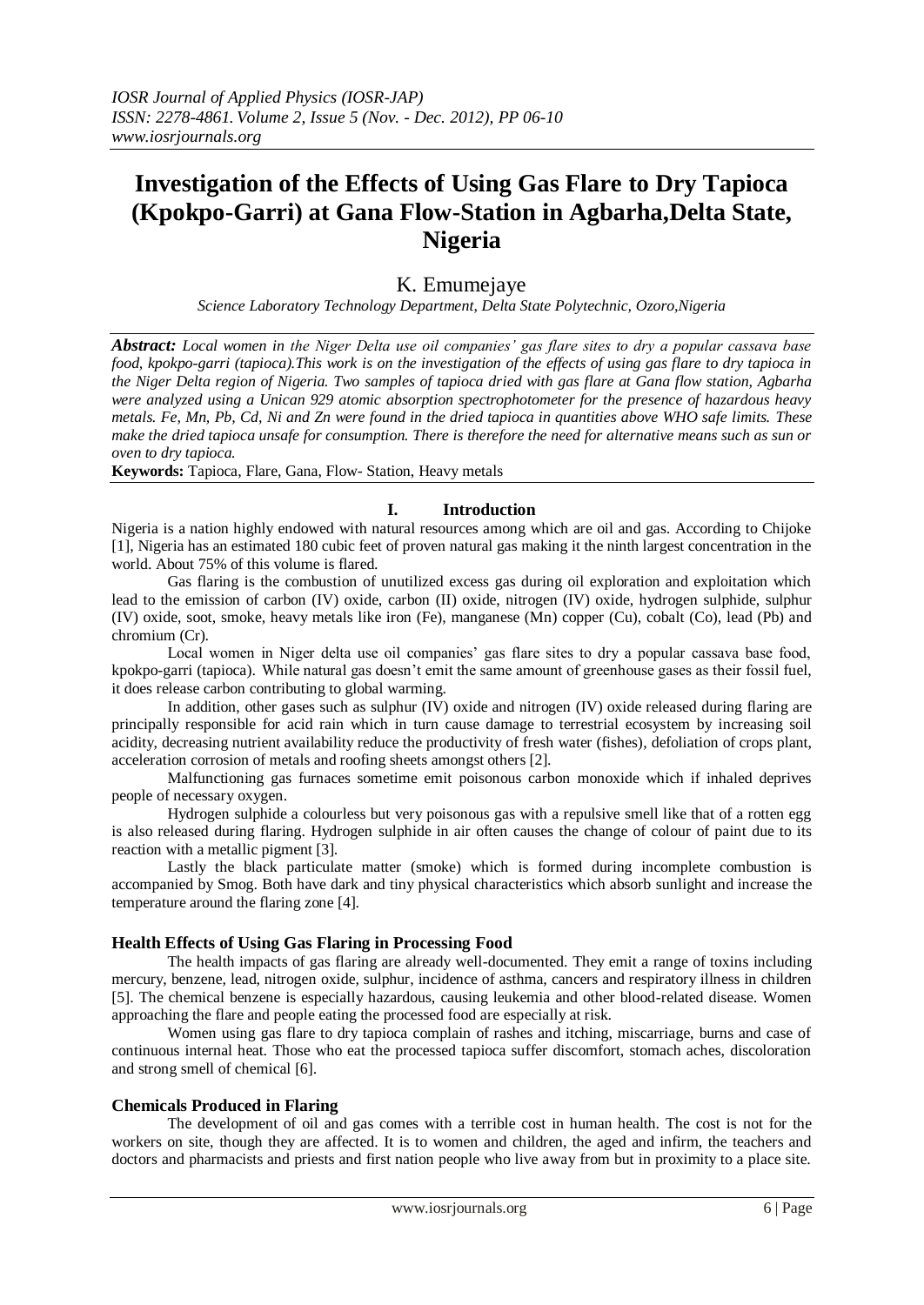They live at home and are exposed where they sleep and eat as wind carries the plume of combustion product from the source to their residence as much as 30km from any flare.

In his investigation of flare gas emission in Alberta (Canada) Strosher [6] established that the following chemicals are emitted in a gas flare.

| Table 1: chemicals emitted from gas flare |                         |  |  |  |  |
|-------------------------------------------|-------------------------|--|--|--|--|
| <b>Chemical</b>                           | Concentration $(mg/ms)$ |  |  |  |  |
| 1) Hydrogen                               | 20.0                    |  |  |  |  |
| $2)$ Co                                   | 15.7                    |  |  |  |  |
| $3)$ Co <sub>2</sub>                      | 4890                    |  |  |  |  |
| 4) Carbon                                 | 54.2                    |  |  |  |  |
| 5) methane                                | 103.8                   |  |  |  |  |
| 6) Ethylene                               | 29.0                    |  |  |  |  |
| 7) acetylene                              | 53.7                    |  |  |  |  |
| 8) Ethene                                 | 11.7                    |  |  |  |  |
| 9) $C_3$ Hc's                             | 11.7                    |  |  |  |  |
| 10) $C_4$ Hc's                            | 6.4                     |  |  |  |  |
| 11) Benzene                               | 116.5                   |  |  |  |  |
| 12) Toluene                               | 18.2                    |  |  |  |  |
| 13) xylenes                               | 29.8                    |  |  |  |  |
| 14) Styrenes                              | 75.5                    |  |  |  |  |
| 15) Ethyny/benzene                        | 79.6                    |  |  |  |  |
| 16) Naphthalene                           | 77.2                    |  |  |  |  |
| 17) Other Hc's                            | 128.5                   |  |  |  |  |

 Similarly, sonibare and Akeredolu [7] identified the following chemical in gas flare emission in Umutu-Ebedei in Niger Delta region of Nigeria.

| <b>Chemical</b>          | Concentration $(mg/dn^3)$ |
|--------------------------|---------------------------|
| 1) Hydrogen              | 19.9                      |
| $2)$ Co                  | 16.1                      |
| 3) CO <sub>2</sub>       | 5180                      |
| 4) Carbon                | 46.5                      |
| 5) Methane               | 115.5                     |
| 6) Acetylene             | 60.4                      |
| $7)$ C <sub>3</sub> Hc's | 12.1                      |
| $8)$ C <sub>4</sub> Hc's | 5.4                       |
| 9) Benzene               | 121.4                     |
| 10) Toluene              | 19.4                      |
| 11) Xylenes              | 30.5                      |
| 12) Styrene              | 80.4                      |
| 13) Ethyny/benzene       | 75.1                      |
| 14) Naphthalene          | 80.1                      |
| 15) Other Hc's           | 138.9                     |

| Table 2: chemicals emitted from gas flare in the Niger - Delta region |  |  |
|-----------------------------------------------------------------------|--|--|
|                                                                       |  |  |

The concentration of benzene, toluene, xylenes styrenes and naphthalene as identified in Umutu-Ebedei gas flare emissions are higher than those identified by Strosher in Alberta (Canada) gas flare emission. This may be the result of poorer technology and it means greater environmental pollution and health hazard of the use of gas flare in drying tapioca.

#### **Other Substances**

#### **Dioxins**

Dioxins is the abbreviation for large close of persistent, long-lived and ubiquitous chemicals with the some basic structure, two benzene rings joined through two oxygen atoms [8]. An example is 2, 3, 7, 8. Tetrachloro-dibenzodioxin (TCDD). Exposure to TCDD is well established as the cause of chloracne. This is a dermatological condition distinguished by the distribution of the lesion. The most sensitive areas are the face and behind the ears [9].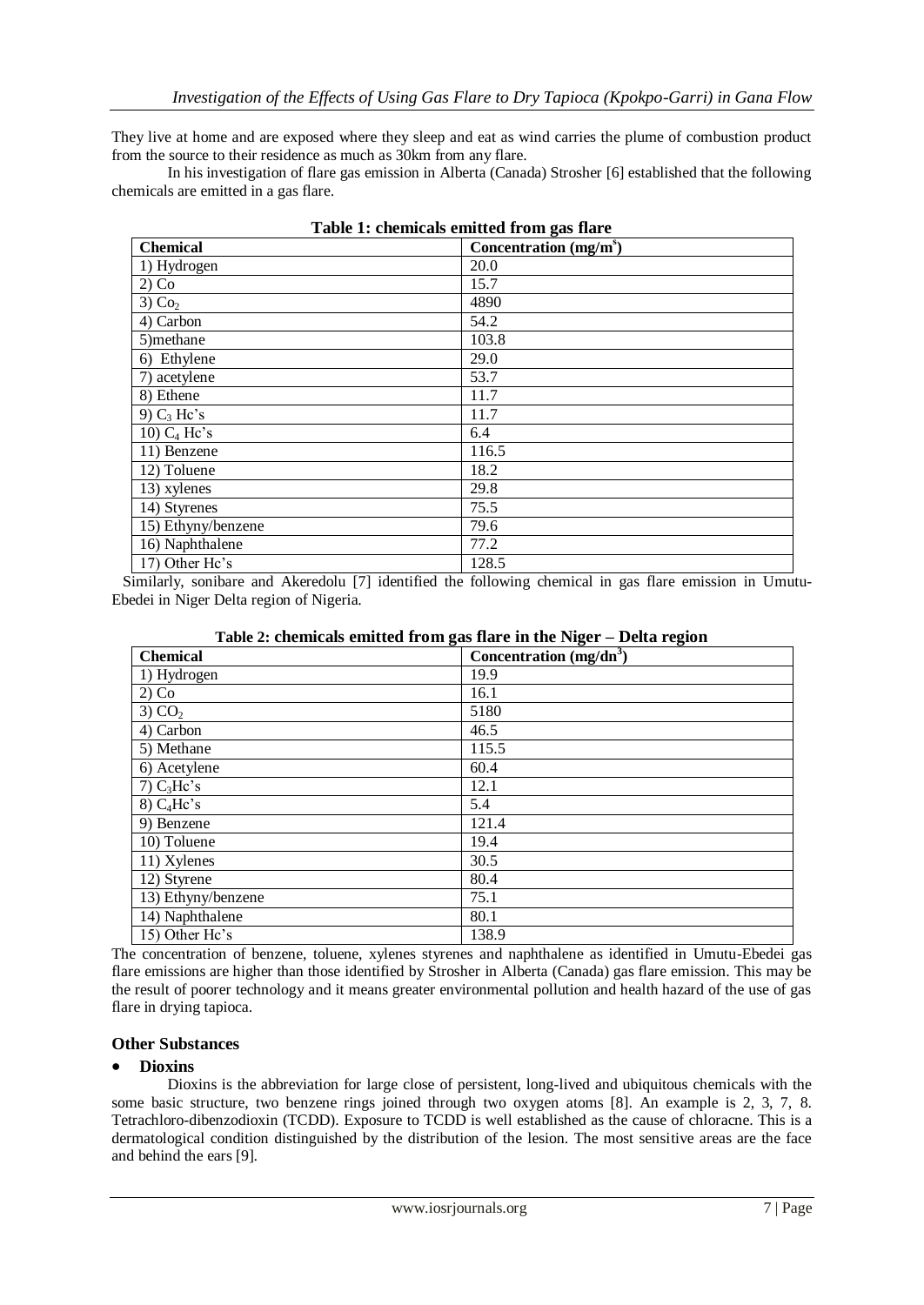# **Particulates**

Strosher [6] describes particulate as carbon in the plume. These are both solid and colloidal micron-size particulate that are produced in open, uncontrolled burning. Inhaling these particulate is strongly involved with elevated rate of morbidity and morbidity from all cause, lung caner, heart disease and respiratory disease.

# **Effects of Heavy Metals**

Heavy metals are metallic chemical elements that have relatively high density and toxic or poisonous at low concentration. Example of heavy metals that are harmful to humans includes cadmium, lead, nickel et.c

Chronic exposure to these metals can have serious health consequences. Humans are exposed to those heavy metals through inhalation of polluted air from gas flaring, consumption of contaminated drinking water or consumption of contaminated food.

Heavy metals exposure causes serious health effect including reduced growth and development, cancer, organ damage and in extreme cases, death [10].

Metals are particularly toxic to the sensitive, rapidly developing systems of fetuses, infants and young children some metals such as lead easily cross the placenta and damage the fetal brain. Childhood exposure to some metals can result in learning difficulties memory impairment, damage to the nervous system and behavioural problem such as aggressiveness and hyperactivity [11].

# **Harmful Effects of Heavy Metals**

The harmful effects of the heavy metals as stated by idodo-Umeh [12] are as follows.

| 1. Iron $(Fe)$    | (a) Excessive accumulation in the human body promotes bacterial growth as iron   |  |  |  |  |  |
|-------------------|----------------------------------------------------------------------------------|--|--|--|--|--|
|                   | is needed in their growth                                                        |  |  |  |  |  |
|                   | (b) Cancer harmful effects                                                       |  |  |  |  |  |
| Heavy metals      |                                                                                  |  |  |  |  |  |
| 2. Manganese (Mn) | (a) High levels of manganese cause gene mutation.                                |  |  |  |  |  |
|                   | (b) It may also cause Parkinson disease.                                         |  |  |  |  |  |
| $3.$ Lead (Pb)    | (a) Loss of appetite, nausea, abdominal cramps, anemia and weakness.             |  |  |  |  |  |
|                   | (b) Kidney infection (nephritis)                                                 |  |  |  |  |  |
|                   | (c) Brain damage, mental deficiency leading to abnormal behaviour                |  |  |  |  |  |
|                   | (d) Lead in water combines with the mucus of the gill covers resulting in the    |  |  |  |  |  |
|                   | interference with normal respiration causing the death of fish by asphysciation  |  |  |  |  |  |
|                   | (suffocation).                                                                   |  |  |  |  |  |
| 4. Cadmium (Cd)   | (a) High blood pressure                                                          |  |  |  |  |  |
|                   | (b) Kidney and liver damage                                                      |  |  |  |  |  |
|                   | (c) Destruction of testicular tissue and red blood cells                         |  |  |  |  |  |
|                   | (d) Bronchitis                                                                   |  |  |  |  |  |
|                   | (e) Cancer                                                                       |  |  |  |  |  |
|                   | (f) Inactivated enzymes                                                          |  |  |  |  |  |
|                   | (g) Abnormal swelling of the lungs                                               |  |  |  |  |  |
|                   | (h) Abdominal pains                                                              |  |  |  |  |  |
|                   | (i) Nausea, anemia, vomiting dizziness and diarrhoea.                            |  |  |  |  |  |
| 5. Nickel (Ni)    | (a) Liver cancer                                                                 |  |  |  |  |  |
|                   | (b) Kidney damage                                                                |  |  |  |  |  |
|                   | (c) Asthma                                                                       |  |  |  |  |  |
| 6. Copper (cu)    | (a) Stomach and intestinal distress resulting in vomiting, diarrhoea, stomach    |  |  |  |  |  |
|                   | cramps.                                                                          |  |  |  |  |  |
|                   | (b) Liver disorder                                                               |  |  |  |  |  |
|                   | (c) Water polluted with copper kills water plants and fish.                      |  |  |  |  |  |
| 7. Zinc(zn)       | (a) Depress the immune system leading to the invasion of the body by diseases.   |  |  |  |  |  |
|                   | (b) Accelerates the growth of prostrate cancer and contribution to colon cancer. |  |  |  |  |  |
|                   | (c) Nausea, vomiting, diarrhoea, stomach, poor muscle co-ordination, fatigue and |  |  |  |  |  |
|                   | possible kidney failure.                                                         |  |  |  |  |  |
|                   | (d) Toxic to plant at higher level.                                              |  |  |  |  |  |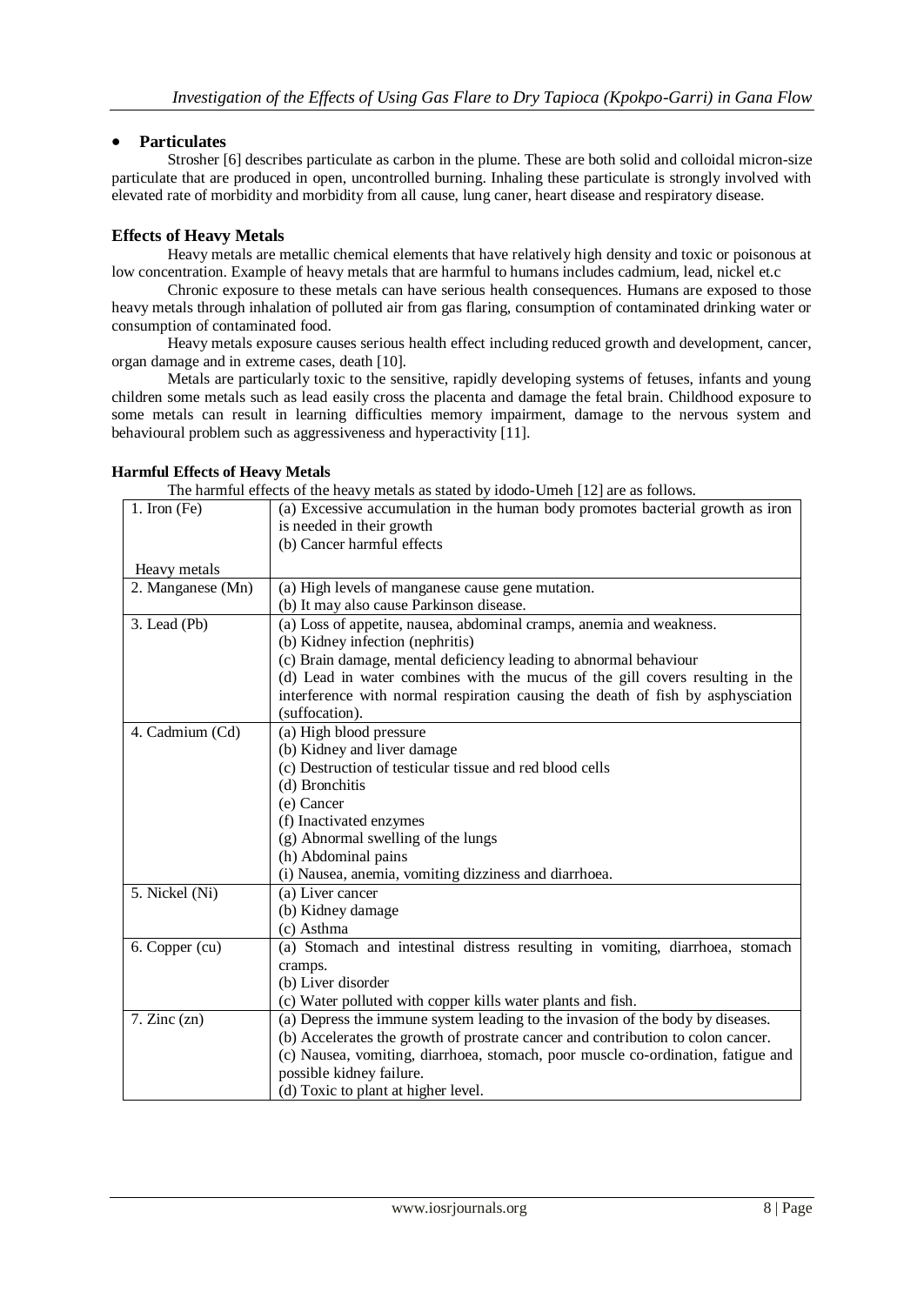# **Collection of Samples**

# **II. Materials and Methods**

Two samples of tapioca made from cassava planted in an area with minimal flare activities were collected in new cellophane bags. These samples were later divided into two parts each and a portion of each sample dried at Gana flow- station site in Agbarha, Ughelli just as the neighbouring women do.

#### **Preparation of Samples**

1g of the dried tapioca was soaked with a few drops of distilled water in a clean beaker. Then 5ml of  $HNO<sub>3</sub>$  were added and left for 10 minutes in the fume cupboard. This help to breakdown the organic compound and release the metals, further digestion was done by heating the sample in a hot plate. It was then allowed to cool and made up to 50ml with distilled water.

This was filtered through filter paper and again made up to 80ml with distilled water in a 100ml volumetric flask. Then 20ml Hcl was added to it and left on a hot plate.

#### **Apparatus and Materials**

Distilled water, HNO3 solution, HCL solution ,Beakers ,100ml volumetric flask ,Weighing balance ,Hot plate, Fume cupboard ,Measuring cylinder ,Filter funnel ,Retort stand ,Atomic absorption spectrophotometer ,Pipettes

#### **Methods**

#### **Preparation of Blank Sample**

Blank sample were prepared using the same procedure with deionized water instead of tapioca samples.

#### **Analysis of Sample**

Analysis of cd, zn, cu, pb, mn, Ni, and fe was carried out on the undried and dried tapioca samples with unican 929 atomic absorption spectrophotometer filter with solar software.

#### **Result**

# **III. Result and Discussion**

The tables 1 and 2 show the concentration in mg/kg of the heavy metals found in the sample of tapioca dried with heat from gas flare in Gana flow-station, Agbarha, Delta State, Nigeria.

Table 1 sample a1

| <b>TD</b><br>sample ID | Fe                     | Mn                     | Pb                | <sub>cd</sub>         | Ni          | cu   | $\overline{\phantom{a}}$<br>Zn |
|------------------------|------------------------|------------------------|-------------------|-----------------------|-------------|------|--------------------------------|
| $\lambda$<br>. .       | 14.45                  | 28.90                  | $\Omega$<br>14.30 | 0.10                  | 00<<br>U.83 | 6.65 | 1.40                           |
| $\lambda$<br>11        | $\sim$ $\sim$<br>19.IJ | $\sim$ $\sim$<br>24.35 | ററ<br>26.20       | $\sim$ $\sim$<br>v.JJ | 1.05        | 6.05 | ററ<br>0.44                     |

#### Table 2 sample b2

| sample ID        | Fe   | Mn    | Pb    | <sub>cd</sub>                | Ni   | cu    | $\overline{\phantom{0}}$<br>Zn |
|------------------|------|-------|-------|------------------------------|------|-------|--------------------------------|
| $\lambda$<br>. . | 6.90 | 27.30 | 38.10 | $\cap$ $\cap$ $\leq$<br>∪.∠J | 0.85 | 14.05 | 6.96<br>∽                      |
| $\lambda$<br>11  | .40  | 23.90 | 38.10 | $\Omega$<br>U.JJ             | 0.00 | 3.40  | 10.62                          |

The tables 3 and 4 show the concentration in mg/kg of the heavy metals found in the sample of un- dried tapioca.

| sample ID | Fe   | Mn   | Pb   | cd   | Ni   | cu    | Zn   |
|-----------|------|------|------|------|------|-------|------|
| (i)       | 4.45 | 8.90 | 4.30 | 0.10 | 0.85 | 6.65  | 5.40 |
| (ii)      | 3.15 | 4.35 | 6.20 | 0.35 | 1.05 | 6.05  | 6.22 |
|           |      |      |      |      |      |       |      |
| sample ID | Fe   | Mn   | Pb   | cd   | Ni   | cu    | Zn   |
| (i)       | 5.90 | 7.31 | 8.15 | 0.25 | 0.85 | 14.05 | 6.96 |
| (ii)      | 6.41 | 8.92 | 8.10 | 0.35 | 0.45 | 3.40  | 8.62 |

# **IV. Discussion**

According to Idodo Umeh [12], the recommended maximum acceptable limits of these poisonous chemicals in food (in mg/kg) are shown in Table 5.